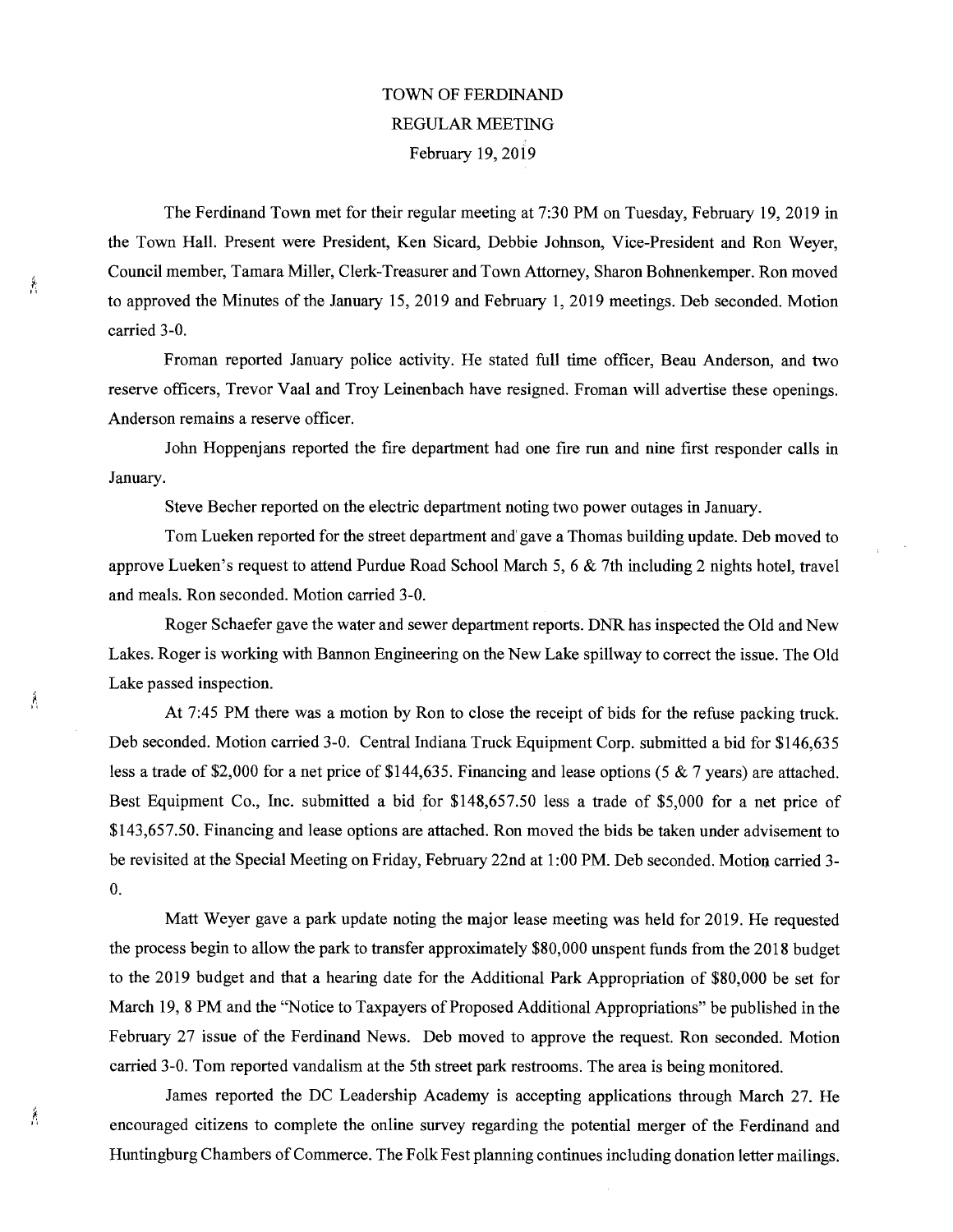He thanked everyone for attending the groundbreaking ceremony for the Veteran's Memorial. He will be attending a FMLA day seminar on March 4, 2019.

At 8:00 PM the utility hearing for Ordinance 2019-01 Amending the Schedule of Charges for Use of and Services Rendered by the Water Utility of the Town of Ferdinand was held. It was introduced at the January meeting. Ken Sicard explained the reasons for the water rate increase, mainly water tank refurbishing, water line maintenance and the Patoka Water rate increase of \$.65 per 1,000 gallons. Deb moved to approve the Ordinance as presented. Ron seconded. Motion passed 3-0.

Matt Weyer reported the OTL project is out for public bid. The bid opening has been moved to Friday, February 22 at 1:00 PM.

Steve and Roger gave an update of the Sisters project.

Ken is working to update the OTL Dam -ER & Maintenance Plan.

Roger reported Suez completed inspection of the water towers and will submit their report and price quote after their engineers review in a couple of weeks.

Ron moved to allow Ken Sicard and Tamara Miller to sign the Town contract with Dubois Strong for 2019 in the amount of \$5,062.78. Deb seconded. Motion passed 3-0.

Ron reported we are still reviewing the two bids for the Electric Utility Infrastructure. We have 90 days to respond. Both bids for the electric surplus equipment were rejected.

Bohnenkemper explained the Agreement Regarding Municipal Election with the Dubois County Election Board. Deb moved to allow Sicard and Miller to sign off on the contract. Ron seconded. Motion carried. 3-0.

James reported Policy Handbook progress. Discussion followed regarding Police Vehicle Take-Home Policy, use of Town vehicle, and sick day addition (grandchild). The Council will take under advisement and revisit at the next meeting. Froman presented the proposed police comp time policy. Deb moved that the Police Officer (Randle) covering the night shift during vacancies, receive \$1 additional compensation while covering night shift. Ron seconded. Motion carried 3-0.

Ron moved to accept the Resolution 2019-02 to delay opening of the Old Town Lake Bids. Bids will be opened at 1:00 PM on Friday, February 22, 2019 at Town Hall. Deb seconded. Motion carried 3-0.

Becher explained the details of the proposed Pole Agreement with SITCO. Discussion followed. No action taken at this time so additional information could be gathered as to the company 's intentions.

Ron moved to allow Miller to attend the ILMCT Institute and Academy March 10-14, 2019 \$450 fee, room, travel and meals. Deb seconded. Motion carried 3-0.

Regular claims in the amounts of \$633,690.99 and \$1,046,980.92 were approved to pay on motion by Ron and seconded by Deb. Motion carried to pay regular claims 3-0.

 $\hat{\mathbf{r}}$ 

Â